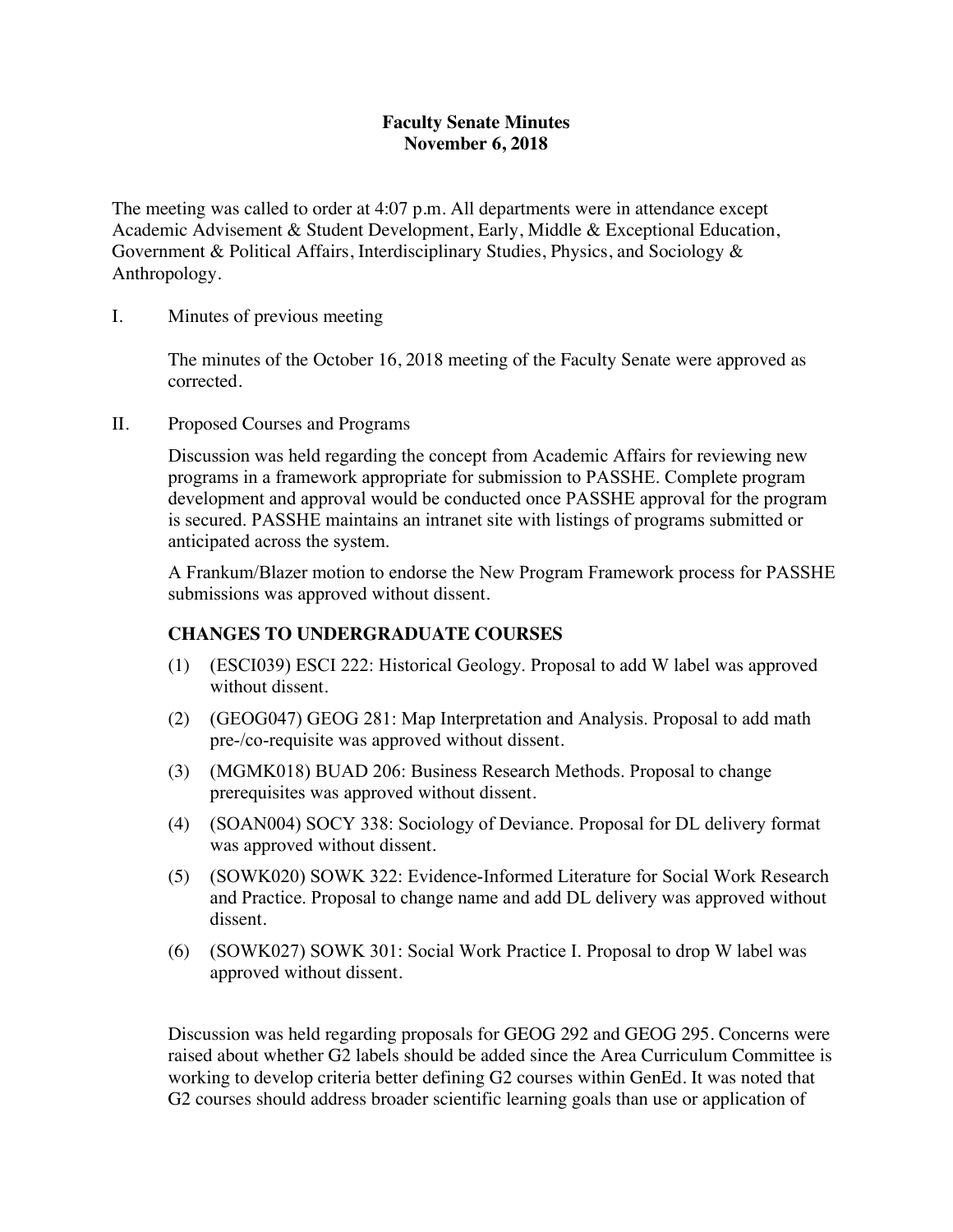software programs. Senator Frost pointed out that the GEOG courses requesting the G2 label do address broader scientific learning goals as outlined in GenEd governance documents. It was suggested that there is need for a new area within General Education to address technology and applied sciences. Concerns were raised that changes to these individual courses should not be delayed until larger program issues are resolved. Some faculty expressed a desire to further discuss with departments prior to voting. A Vaillancourt/A. Miller motion to postpone voting on addition of G2 to GEOG 230 and GEOG 295 until November 20 was defeated with 2 ayes, 22 nays, 3 abstentions.

- (7) (GEOG017) GEOG 292: Quantitative and Spatial Analysis, G2, DL. Proposal to change to G2 designation and offer course in DL format was approved with 19 ayes, 3 nays, 5 abstentions.
- (8) (GEOG004) GEOG 295: GIS I: Vector Data Analysis, G2, DL. Proposal to change title, add G2 label, and offer course in DL format was approved with 20 ayes, 2 nays, 5 abstentions.

## **CHANGES TO GRADUATE COURSES**

- (9) ELPP 820: Introduction to Research in Educational Leadership. Proposal to change course title, description, and course outcomes was approved without dissent.
- (10) ELPP 830 Quantitative Research Methods in Educational Leadership. Proposal to change course title, description, and course outcomes was approved without dissent.

### **NEW GRADUATE COURSES**

(11) ELPP 808 Qualitative Research Methods in Educational Leadership, 3 credits. Proposal for new course was approved without dissent.

## **CHANGES TO GRADUATE PROGRAMS**

- (12) EdD, Educational Leadership. Proposal to adjust the courses and research included in the program was approved without dissent.
- III. Report of the Faculty Senate Chairperson

Chair Walsh urged faculty to attend fall graduation in regalia and attend Diversity to Inclusion forum on November 13. It was announced that the chair position for GCPRC will be vacant after the fall semester and graduate faculty willing to serve starting in the winter session should be nominated.

IV. Report of the APSCUF President

President K. Smith welcomed faculty to contribute funds before November 16 to the APSCUF-MU Scholarship Fund that supports five financial awards for Millersville students. He also reminded faculty to respond to the electronic survey about negotiation priorities.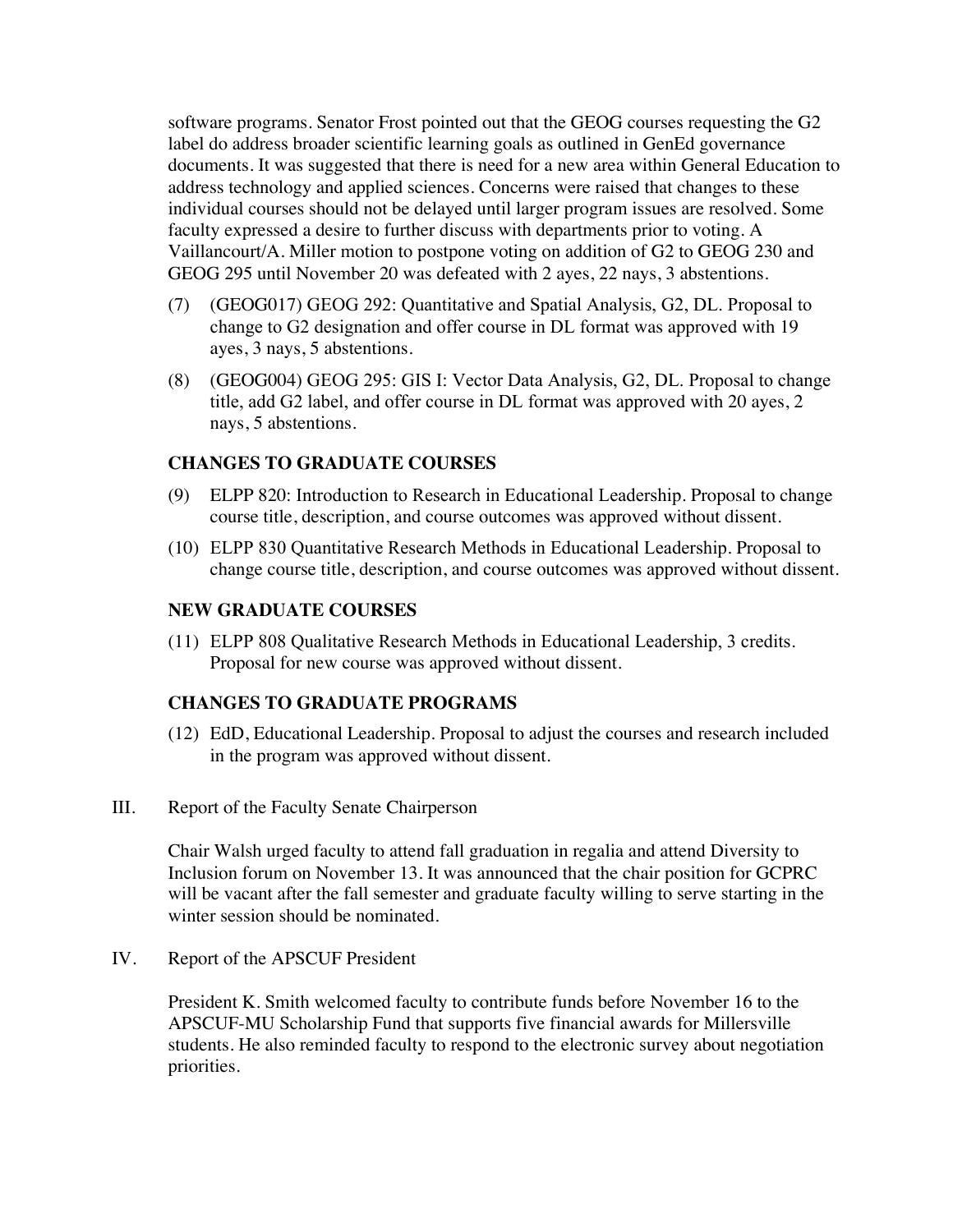V. Report of the Student Government Association

None

VI. Report of the Graduate Student Association

None

VII. Report of the Administrative Officers

#### **Associate Provost**

Associate Provost Delle and Mrs. Tatiana Pashkova-Balkenhol announced Made In Millersville will be held April 16, 2019 and urged faculty to promote student participation by attending, presenting, or publishing in the associated journal. Applications to present are open and supporting documents for faculty use are available. Faculty are also encouraged to serve as reviewers. Dr. Robyn Davis, Dr. Aaron Haines, and Senator Robinson shared their insights on participation.

Dr. Steven Kennedy, Director of High Impact Practices, shared a draft for a task force to explore the UNIV 103 program. A Walsh/Woodall motion to create a joint Academic Affairs/Faculty Senate First Year Seminar Task Force to serve as an advisory group to administration and faculty regarding related courses. It was noted that the mission and deliverables of this task force would be established with mutual approval by both Faculty Senate and Academic Affairs.

#### **Chief of Staff**

Dr. DeSantis reported that investigation continues into several incidents of unacceptable hate language found in public spaces on campus. He noted the overall stress of students.

#### **Dean**

Dean Zake noted the search is beginning for Vice President of Advancement.

VIII. Curricular Notices

## **NEW UNDERGRADUATE COURSES**

- (1) (ARTD002) DESN 480: Special Topics in Design, 3 credits. Proposal for new course.
- (2) (MATH003) MATH 372: Financial Mathematics, 3 credits. Proposal for new course.
- (3) (COMM001) COMM 371: Crisis, Emergency and Risk Communication, 3 credits, P, DL. Proposal for new course.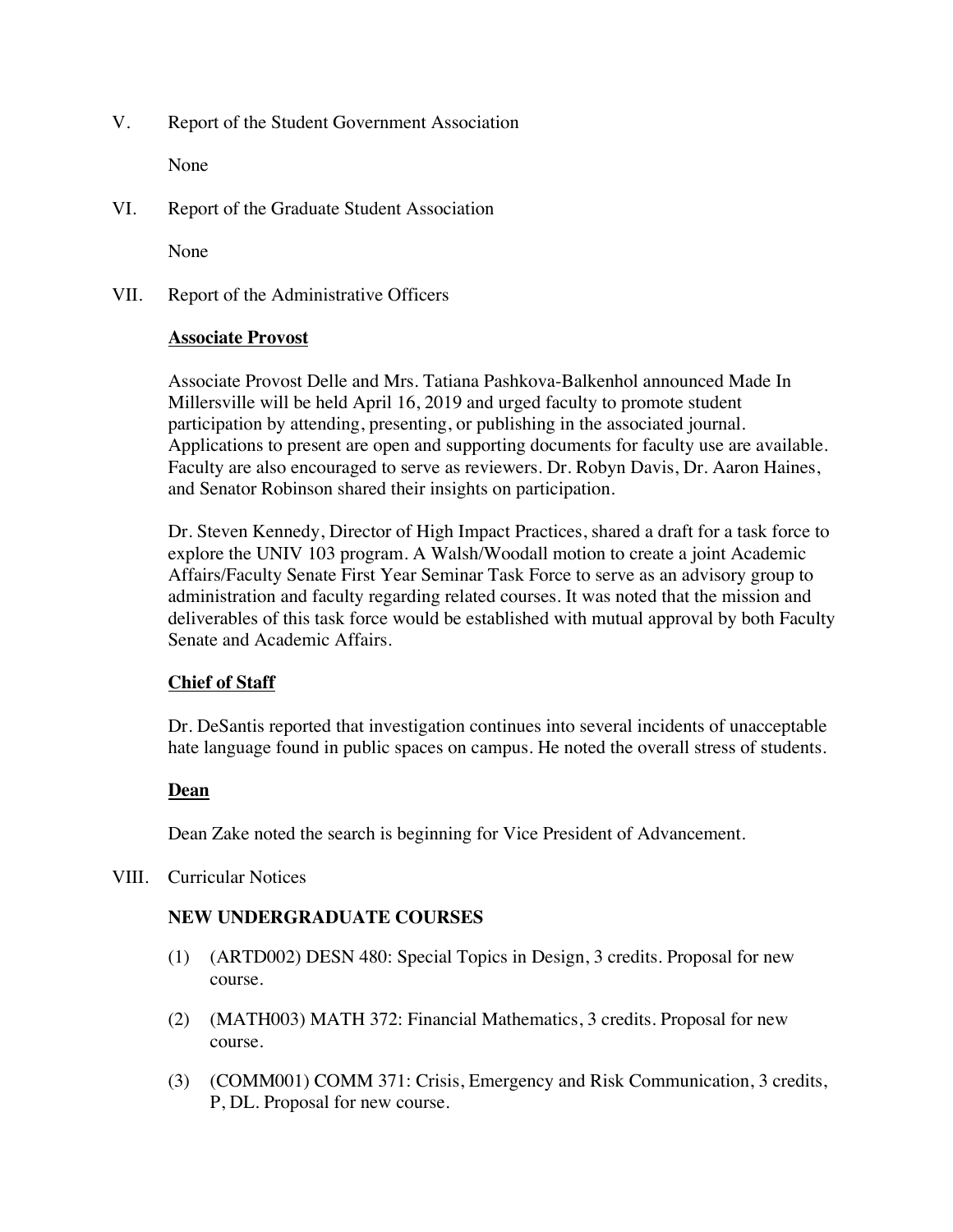### **CHANGES TO UNDERGRADUATE COURSES**

- (4) (AEST019) OSEH 430: Topics in Occupational Safety & Environmental Health. Proposal to reduce to 1-credit course, require senior status in OSEH, and update content.
- (5) (AEST023) ITEC 322: Transportation and Robotics. Proposal to change course name and number, add pre-requisites, and update description and objectives.

## **CHANGES TO UNDERGRADUATE PROGRAMS**

- (6) (AEST020) Occupational Safety & Environmental Health major. Proposal to modify course requirements.
- (7) (WSSD007) Athletic Coaching minor. Proposal to restructure requirements to allow students in multiple academic areas to complete the program.
- IX. Reports of the Faculty Senate Standing Committees

# **APC**

Dr. Ogutu shared proposed changes from APC to the Course Repeats Policy that would allow students to repeat a course by taking an equivalent course at another institution. Transferred courses would count towards requirements but would not impact GPA. Discussion was held regarding students repeating coursework. Key points were:

- Although courses have been determined to be equivalent for transfer purposes, there were mixed views on whether they represent sufficient rigor.
- There was concern that limits on course repeats along with the inability to take a course elsewhere can prevent students from completing a specific degree.
- Concerns were raised about whether sufficient faculty input has informed determination of equivalent courses.
- Departments noted pressure to accept transferred courses, including GenEd labels that may not be met by instruction methods at the other institution. Others noted having been able to request changes to equivalencies.
- This policy is regularly the reason that students cannot obtain approval to transfer credits, sometimes after they have taken a course.
- It was suggested that students encountering a substantial barrier because of scheduling could be served by individual instruction or an exception to graduation.

Senators were urged to discuss the Course Repeats Policy and proposed changes with their departments.

X. Reports of the Faculty Senate Special Committees

None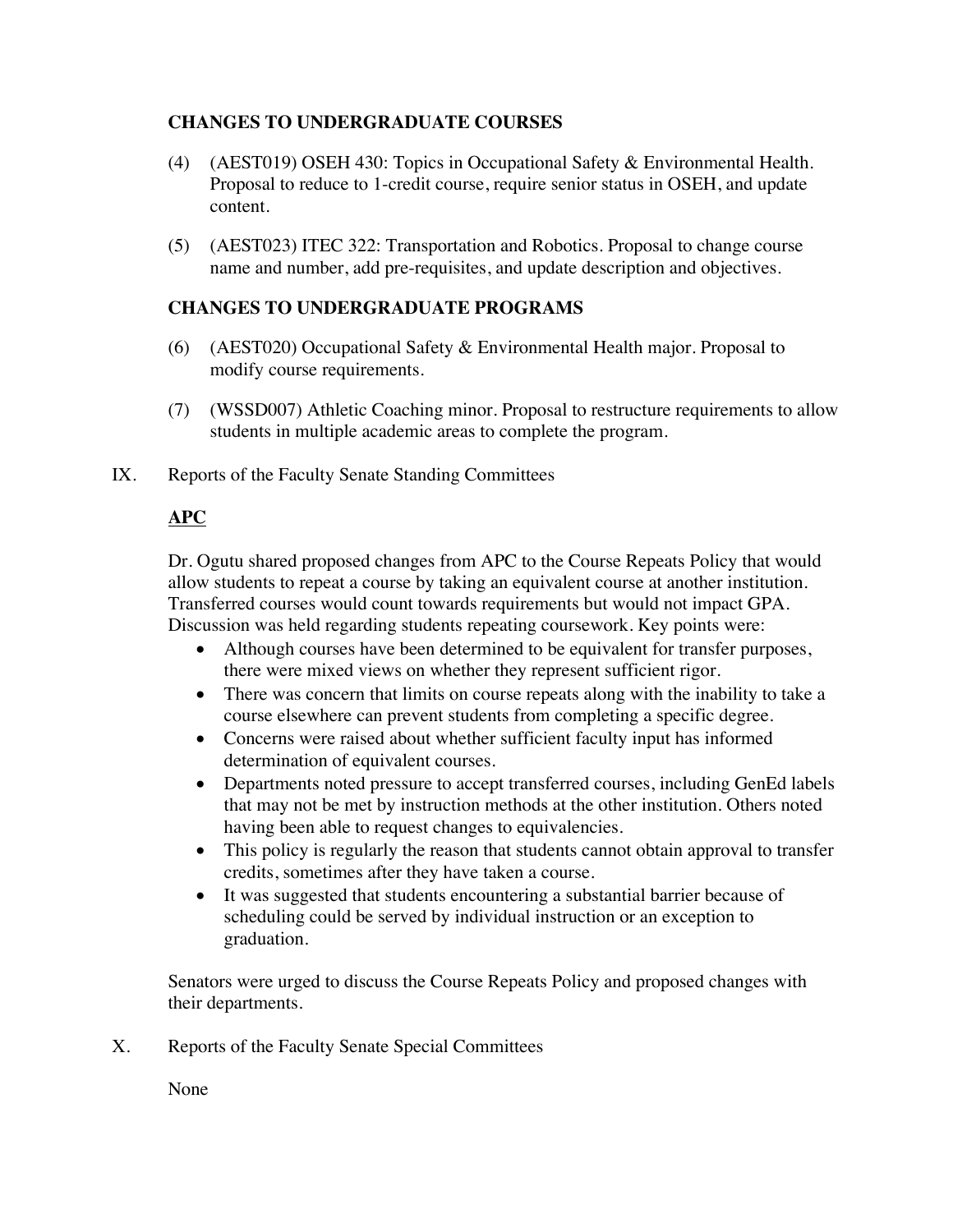#### XI. Faculty Emeriti

None

#### XII. New Business

None

Meeting was adjourned at 5:43 p.m.

Respectfully Submitted,

Aimee L. Miller Faculty Senate Secretary

Action Summary:

The minutes of the October 16, 2018 meeting of the Faculty Senate were approved as corrected.

A Frankum/Blazer motion to endorse the New Program Framework process for PASSHE submissions was approved without dissent.

- (1) (ESCI039) ESCI 222: Historical Geology. Proposal to add W label was approved without dissent.
- (2) (GEOG047) GEOG 281: Map Interpretation and Analysis. Proposal to add math pre-/co-requisite was approved without dissent.
- (3) (MGMK018) BUAD 206: Business Research Methods. Proposal to change prerequisites was approved without dissent.
- (4) (SOAN004) SOCY 338: Sociology of Deviance. Proposal for DL delivery format was approved without dissent.
- (5) (SOWK020) SOWK 322: Evidence-Informed Literature for Social Work Research and Practice. Proposal to change name and add DL delivery was approved without dissent.
- (6) (SOWK027) SOWK 301: Social Work Practice I. Proposal to drop W label was approved without dissent.

A Vaillancourt/A. Miller motion to postpone voting on addition of G2 to GEOG 230 and GEOG 295 until November 20 was defeated with 2 ayes, 22 nays, 3 abstentions.

(7) (GEOG017) GEOG 292: Quantitative and Spatial Analysis, G2, DL. Proposal to change to G2 designation and offer course in DL format was approved with 19 ayes, 3 nays, 5 abstentions.